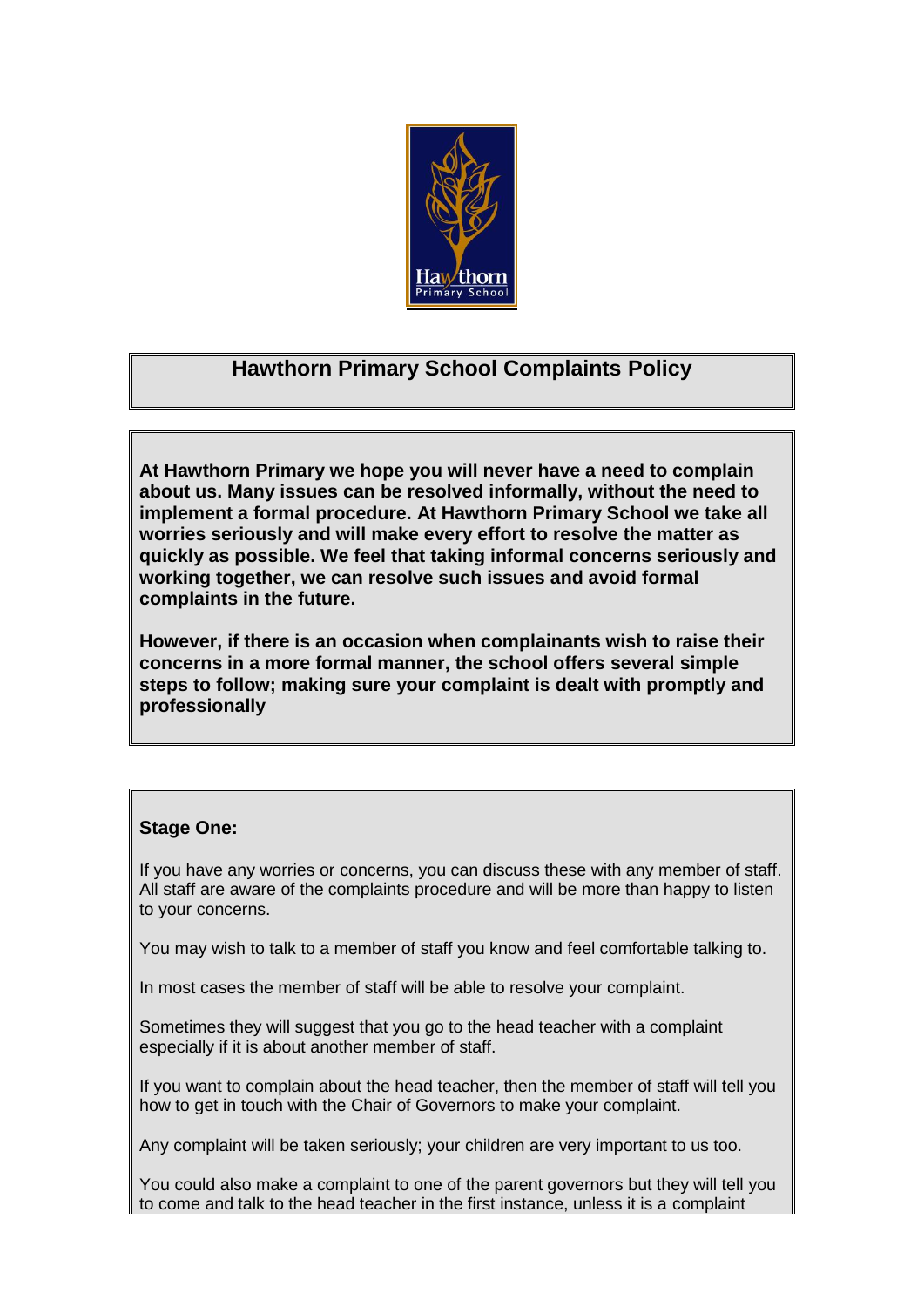about the head teacher in which case they will again put you in touch with the Chair of Governors.

It helps everyone if a complaint is raised as soon as possible and it is advised that it is raised within 3 months of the incident. However, this is not a strict cut off point and Hawthorn Primary school are committed to resolving your complaints.

#### **Stage Two:**

If the complaint has been passed to the head teacher or has come directly to the head teacher, she will investigate the facts of the situation. This may not happen immediately (i.e. the same day) However, A clear timescale will be given where possible in resolving a complaint.

Brief notes of the complaint will be recorded and any written response to the complainant will be added to the record. Complainants have the right to copies of these records under the freedom of information and Data Protection Acts. Refer to the new Data Protection Policy May 2018 to ensure GDPR compliance.

Once the head teacher has established the facts regarding the complaint it will be up to her to decide the next step.

She will take the appropriate action and make sure that you know how the situation has been resolved.

#### **Stage Three: Complaint Heard by Governing Bodies**

If you are complaining about the head teacher, or if you are not satisfied with the way the head teacher has dealt with your complaint then you should complain to the Chair of Governors. You should put your complaint in writing using the form attached and hand it in at the school office in a sealed envelope. It will be passed to the Chair of Governors as soon as possible.

Complainants have the right to request an independent panel, if they believe there is a possibility of bias in the proceedings. Hawthorn Primary will consider such a request, however, the decision remains ultimately with the governing body.

If the Chair of Governors cannot resolve the complaint individually then it will be sent to an appeal hearing.

The governors' appeal hearing is the last school-based stage of the complaints process.

Individual complaints would not be heard by the whole GB at any stage, as this could compromise the impartiality of any panel set up for a disciplinary hearing against a member of staff following a serious complaint.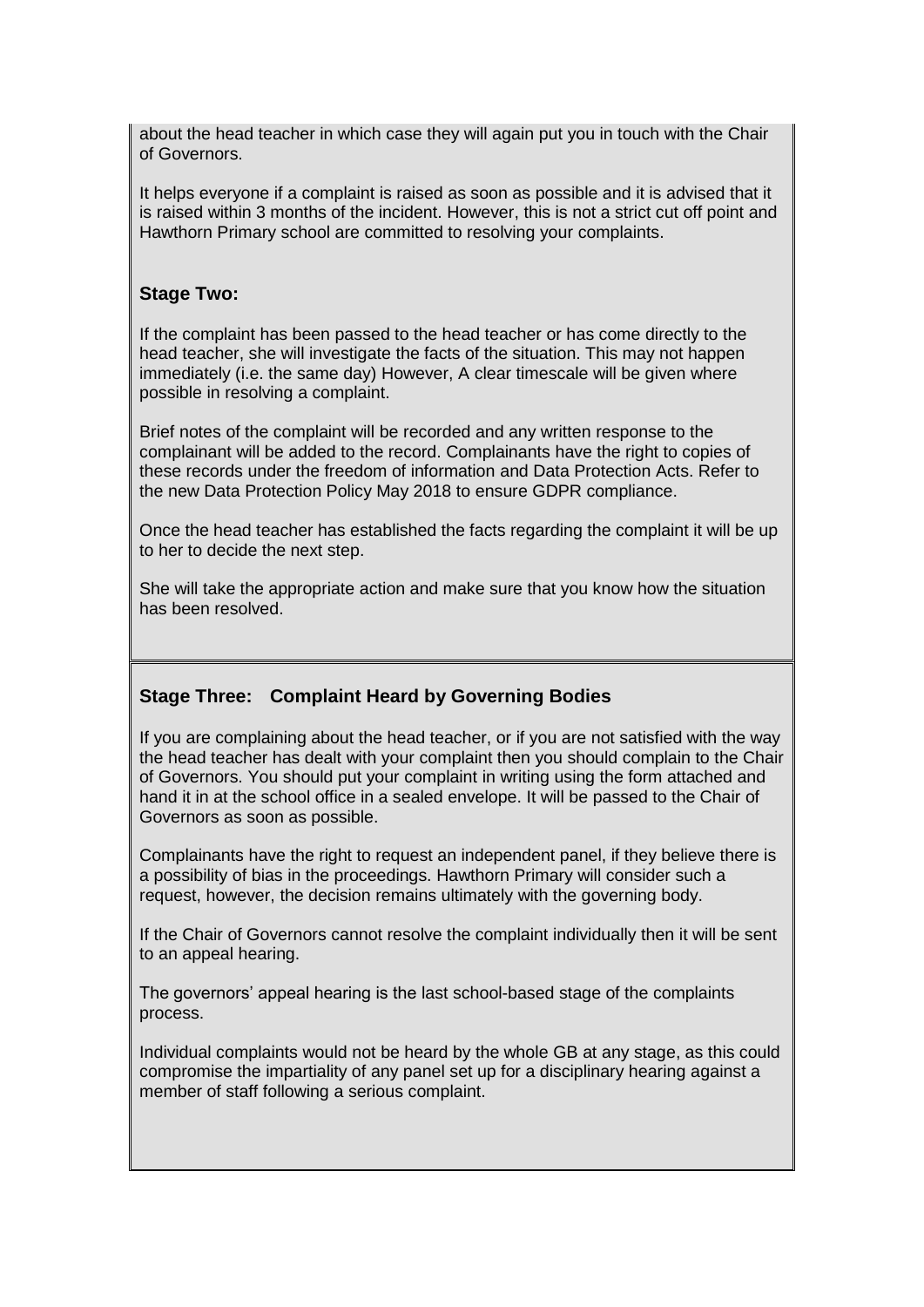The appeal committee consists of several members of the governing body who are not involved in the original complaint. (In other words there would not be a teacher on the panel if the complaint was about a teacher.)

The panel would invite you to a meeting where you can explain your complaint. Don't worry everyone will be very helpful and supportive. We all want to get things right.

The panel will be independent and impartial and the hearing will be conducted in an informal manner with everyone treated with respect and courtesy.

Extra care and support will be offered when the complainant is a child/young person and is present during all or part of the hearing. All efforts will be taken to avoid the child/young person feeing intimidated and the panel will respect their views and offer them equal consideration.

After hearing all the evidence, the panel will inform you in writing of their decision.

If you are still not happy then you can get in touch with the Director of Welfare Care and Learning at the Civic Centre

He will try to help but if not you can appeal to the Secretary of State for Education in London.

The Governing Body monitors complaints. All complaints are logged and procedures reviewed regularly.

Last review: November 2017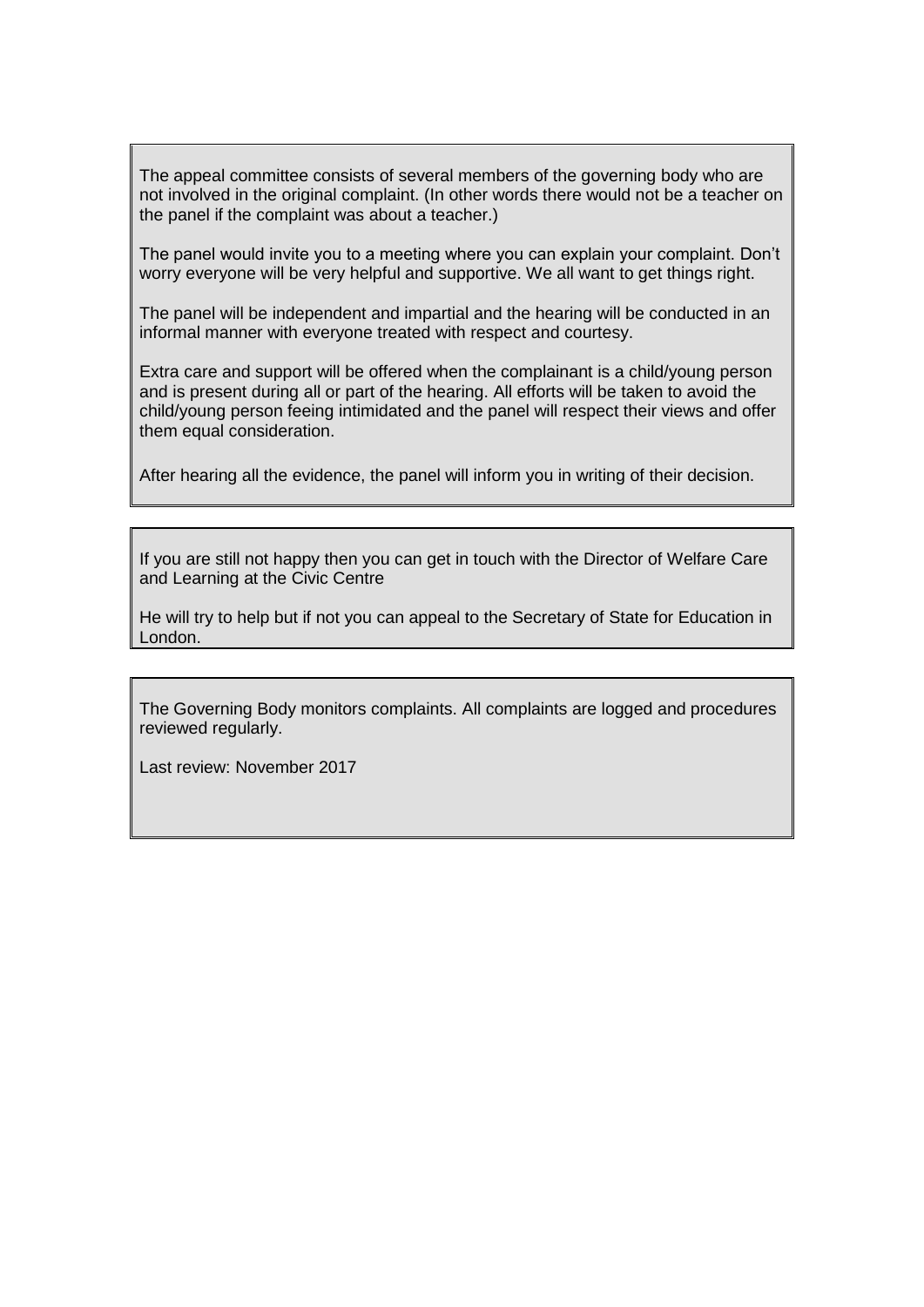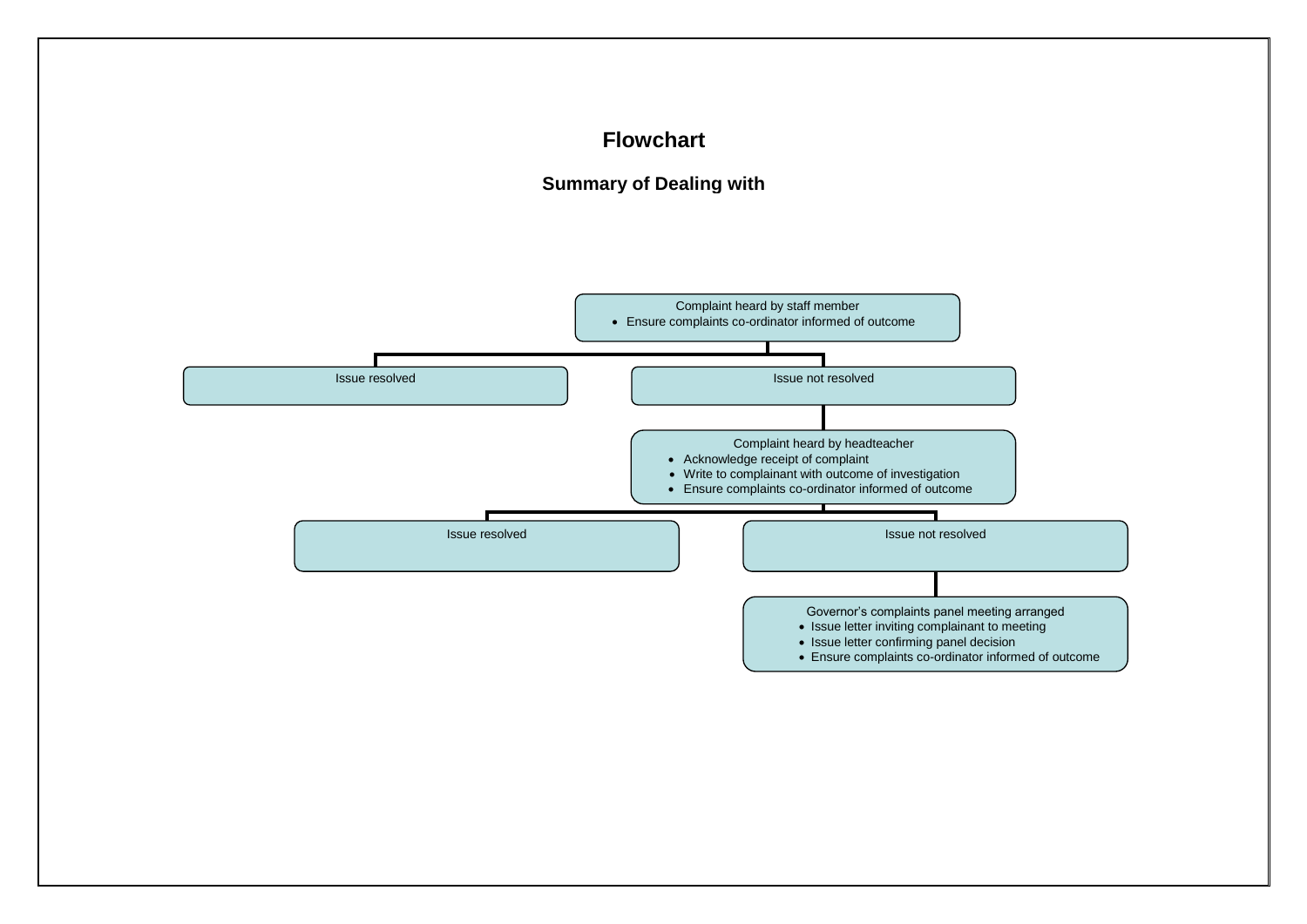### **Hawthorn Primary School complaint form**

**Please complete and return to the chair of governors who will acknowledge receipt and explain what action will be taken.**

| Your name:                                                                        |
|-----------------------------------------------------------------------------------|
| <b>Pupil's name:</b>                                                              |
| Your relationship to the pupil:                                                   |
| <b>Address:</b>                                                                   |
|                                                                                   |
| Postcode:<br>Day time telephone number:<br><b>Evening telephone number:</b>       |
| Please give details of your complaint.                                            |
|                                                                                   |
|                                                                                   |
|                                                                                   |
|                                                                                   |
|                                                                                   |
| What action, if any, have you already taken to try and resolve your<br>complaint. |
| (Who did you speak to and what was the response)?                                 |
| zunorn<br><b>AW</b>                                                               |
| Primary School                                                                    |
|                                                                                   |
|                                                                                   |
|                                                                                   |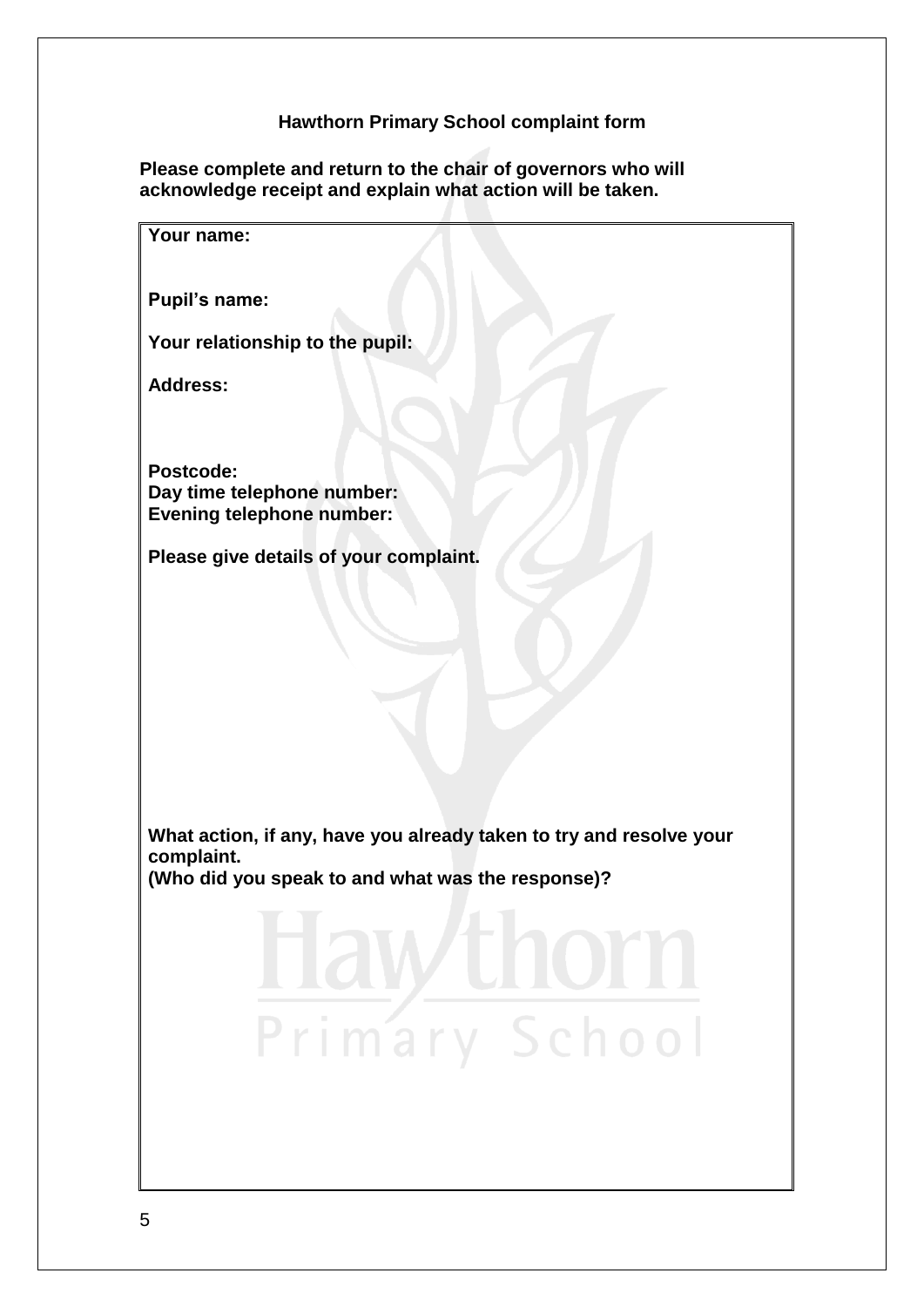**What actions do you feel might resolve the problem at this stage?**

**Are you attaching any paperwork? If so, please give details.**

**Signature:**

**Date:**

**Official use**

**Date acknowledgement sent:**

**By who:** 

# **Complaint referred to:**<br> **Complaint referred to:**<br> **Complaint referred to: Date:**

VH